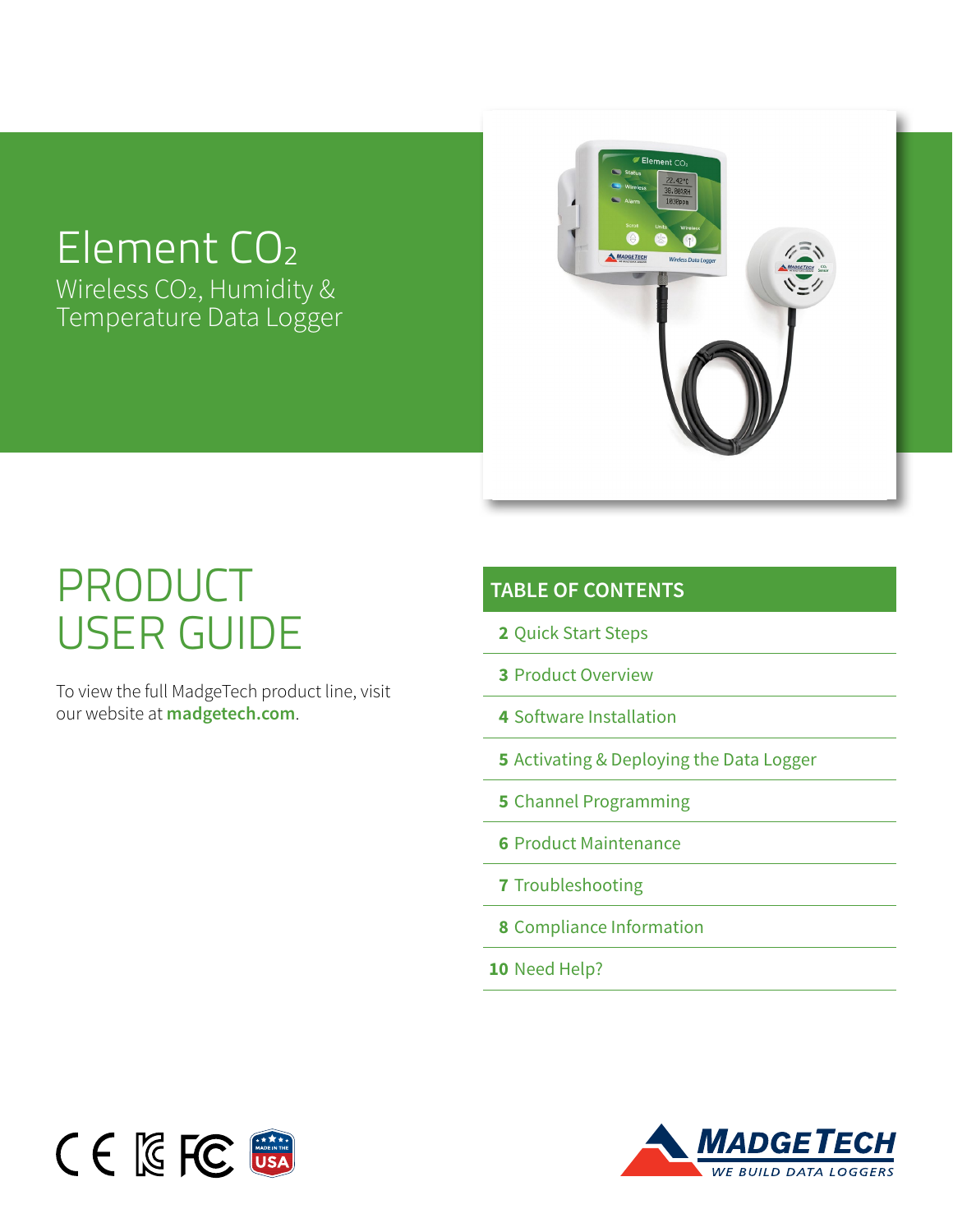# <span id="page-1-0"></span>QUICK START STEPS



### **Product Operation (Wireless)**

| $\mathbf{1}$   | Install the MadgeTech 4 Software and USB Drivers<br>onto a Windows PC.                                                                                                                                            |
|----------------|-------------------------------------------------------------------------------------------------------------------------------------------------------------------------------------------------------------------|
| $\overline{2}$ | Connect the RFC1000 wireless transceiver (sold<br>separately) to the Windows PC with the provided<br>USB cable.                                                                                                   |
| 3              | Push and hold the wireless button on the<br>Element CO <sub>2</sub> for 5 seconds to activate wireless<br>communication. The display will confirm "Wireless:<br>ON" and the blue LED will blink every 15 seconds. |
| 4              | Launch the MadgeTech 4 Software. All active<br>MadgeTech data loggers that are within range<br>will automatically appear in the Connected<br>Devices window.                                                      |
| 5              | Select the data logger within the Connected<br>Devices window and click the Claim icon.                                                                                                                           |
| 6              | Select the start method, reading interval and any<br>other parameters appropriate for the desired data<br>logging application. Once configured, deploy the<br>data logger by clicking Start.                      |
| 7              | To download data, select the device in the list,<br>click the Stop icon, and then click the Download<br>icon. A graph will automatically display the data.                                                        |

### **Product Operation (Plugged In)**

| 1              | Install the MadgeTech 4 Software and USB Drivers<br>onto a Windows PC.                                                                                                                                |
|----------------|-------------------------------------------------------------------------------------------------------------------------------------------------------------------------------------------------------|
| $\overline{2}$ | Confirm the data logger is not in wireless mode. If<br>wireless mode is on, press and hold the Wireless<br>button on the device for 5 seconds.                                                        |
| 3              | Connect the data logger to the Windows PC with<br>the provided USB cable.                                                                                                                             |
| 4              | Launch the MadgeTech 4 Software. The Element CO2<br>will appear in the Connected Devices window<br>indicating the device has been recognized.                                                         |
| 5              | Select the start method, reading interval and any<br>other parameters appropriate for the desired data<br>logging application. Once configured, deploy the<br>data logger by clicking the Start icon. |
| 6              | To download data, select the device in the list,<br>click the Stop icon, and then click the Download<br>icon. A graph will automatically display the data.                                            |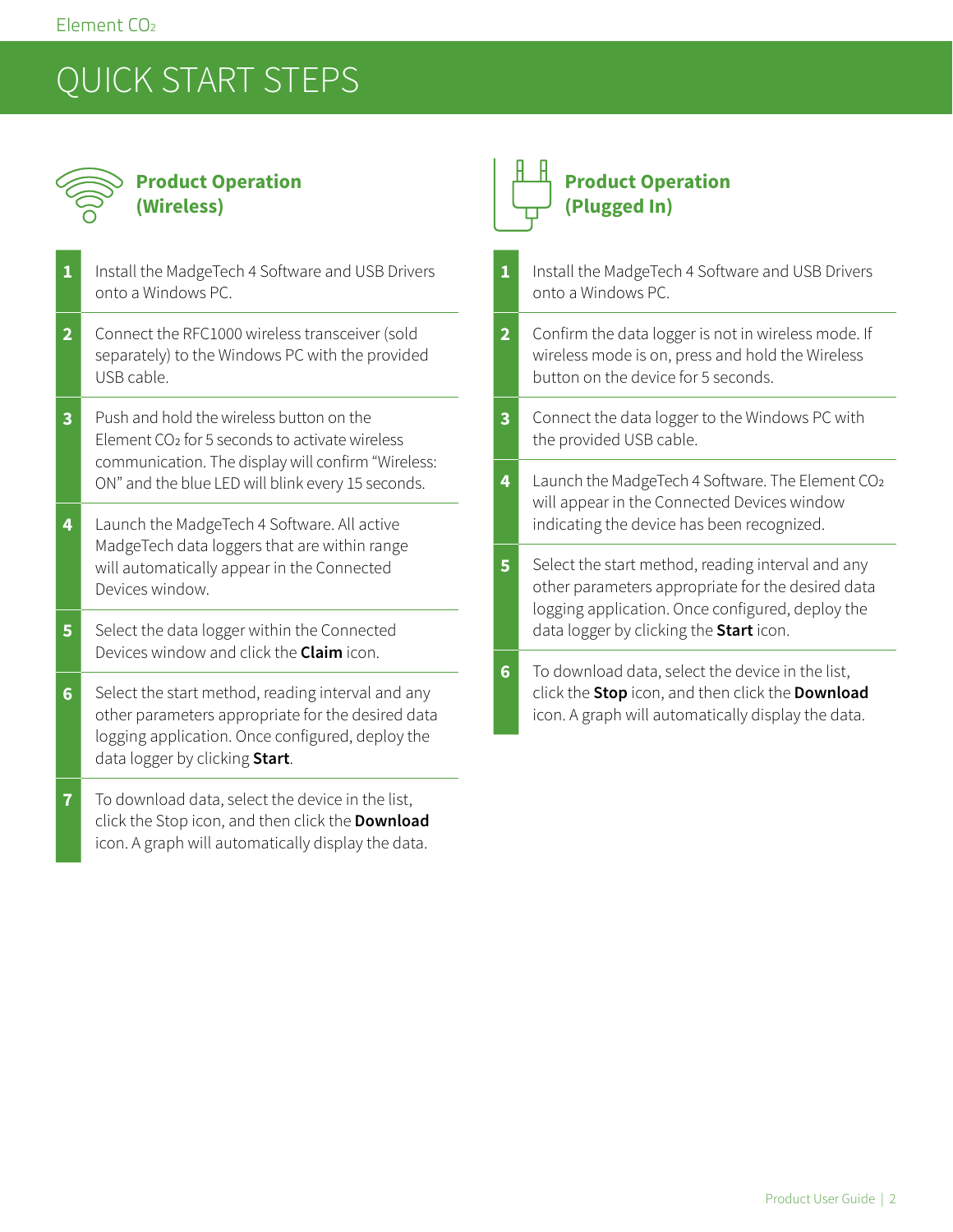# <span id="page-2-0"></span>PRODUCT OVERVIEW

The Element CO2 is a wireless carbon dioxide, humidity and temperature data logger, featuring a convenient LCD screen to display current readings, minimum, maximum and average statistics, battery level and more. User programmable alarms can be configured to activate an audible buzzer and LED alarm indicator, notifying the user when the temperature, humidity and CO2 levels are above or below the user set threshold. Email and text alarms can also be configured allowing users to be notified from almost anywhere.

#### **Selection Buttons**

The Element CO<sub>2</sub> is designed with three direct selection buttons:



**Scroll:** Allows user to scroll through current readings, average stats and device status information displayed on the LCD Screen.

**Units:** Allows users to change displayed units of measurement to either Fahrenheit, Celsius, %RH or ppm.

**Wireless:** Push and hold this button for 5 seconds to activate or deactivate wireless communication.

Users have the ability to manually reset the statistics within the device to zero without needing to use the MadgeTech 4 Software. Any data recorded up to that point is recorded and saved. To apply the manual reset, press and hold the scroll key down for three seconds.

#### **LED Indicators**

**Status:** Green LED blinks every 5 seconds to indicate the device is logging.

**Wireless:** Blue LED blinks every 15 seconds to indicate the device is operating in wireless mode.

**Alarm:** Red LED blinks every 1 second to indicate an alarm condition is set.

### **Mounting Instructions**

The base provided with the Element CO<sub>2</sub> can be used in two ways:



**Mounting:** The base securely snap to the backside of the data logger for wall mounting. There are two holes in the base to allow for screws.



**Tabletop:** The bottom of the logger snaps in place to use on a tabletop or horizontal surface.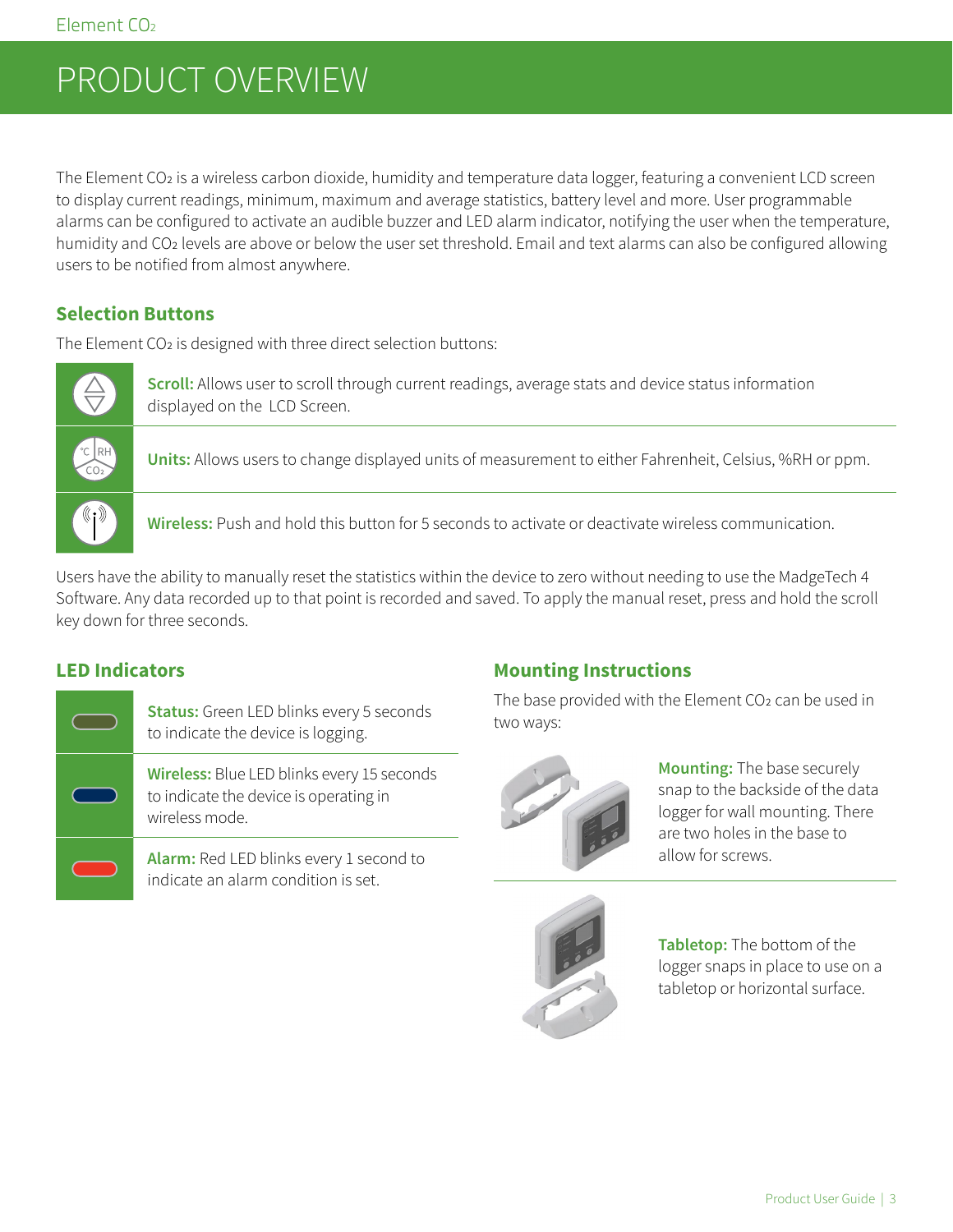# <span id="page-3-0"></span>SOFTWARE INSTALLATION



### MadgeTech 4 Software

The MadgeTech 4 Software makes the process of downloading and reviewing data quick and easy, and is free to download from the MadgeTech website.

### **MadgeTech 4 Software**

- 1. Download the MadgeTech 4 Software on a Windows PC by going to **[madgetech.com/](https://www.madgetech.com/software/)software**.
- 2. Locate and unzip the downloaded file (typically you can do this by right clicking on the file and selecting **Extract**).
- 3. Open the **MTInstaller.exe** file.
- 4. You will be prompted to select a language, then follow the instructions provided in the MadgeTech 4 Setup Wizard to finish the MadgeTech 4 Software installation.

#### **Installing the USB Interface Driver**

USB Interface Drivers can easily be installed on a Windows PC, if they are not already available and running.

- 1. Download the USB Interface Driver on a Windows PC by going to **[madgetech.com](https://www.madgetech.com/software/)/software**.
- 2. Locate and unzip the downloaded file (typically you can do this by right clicking on the file and selecting **Extract**).
- 3. Open the **PreInstaller.exe** file.
- 4. Select **Install** on the dialog box.



For more detailed information, download the MadgeTech Software Manual at **[madgetech.com](https://www.madgetech.com)**.



### MadgeTech Cloud Services

MadgeTech Cloud Services allows users to remotely monitor and manage groups of data loggers throughout a large facility or multiple locations, from any internet enabled device. Transmit

real-time data to the MadgeTech Cloud Services platform via the MadgeTech Data Logger Software running on a central PC or transmit directly to the MadgeTech Cloud without a PC using the MadgeTech RFC1000 Cloud Relay (sold separately). Sign up for a MadgeTech Cloud Services account at **[madgetech.com/](https://www.madgetech.com/software/)software**.



For more detailed information, download the MadgeTech Cloud Services Manual at **[madgetech.com](https://www.madgetech.com)**.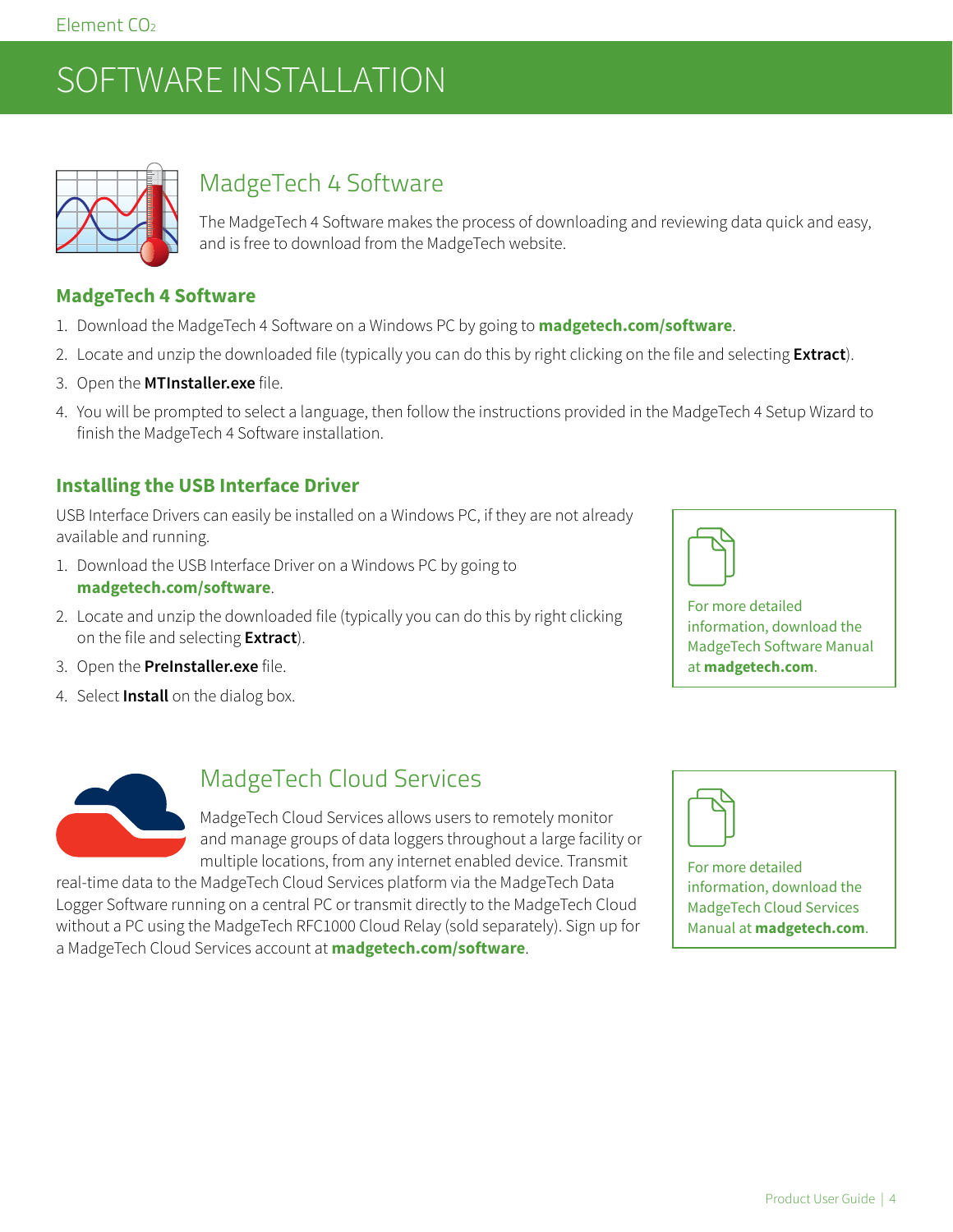# <span id="page-4-0"></span>ACTIVATING & DEPLOYING THE DATA LOGGER

- 1. Connect the RFC1000 wireless transceiver (sold separately) to the Windows PC with the provided USB cable.
- 2. Additional RFC1000's can be used as repeaters to transmit over greater distances. If transmitting over a distance greater than 500 feet indoors, 2,000 feet outdoors or there are walls, obstacles or corners that need to be maneuvered around, set up additional RFC1000's as needed. Plug each one into an electrical outlet in the desired locations.
- 3. Verify that the data loggers are in wireless transmission mode. Push and hold the **Wireless** button on the data logger for 5 seconds to activate or deactivate wireless communication.
- 4. On the Windows PC, launch the MadgeTech 4 Software.
- 5. All active data loggers will be listed in the Device tab within the Connected Devices panel.
- 6. To claim a data logger, select the desired data logger in the list and click the **Claim** icon.
- 7. Once the data logger has been claimed, select a start method in the Device tab.

For steps to claim the data logger and view data using MadgeTech Cloud Services, refer to the MadgeTech Cloud Services Software Manual at **[madgetech.com](https://www.madgetech.com)**.

### CHANNEL PROGRAMMING

Different wireless channels may be used to create multiple networks in one area, or to avoid wireless interference from other devices. Any MadgeTech data logger or RFC1000 wireless transceiver that is on the same network is required to use the same channel. If all of the devices are not on the same channel, the devices will not communicate with one another. MadgeTech wireless data loggers and RFC1000 wireless transceivers are programmed by default on channel 25.

### **Changing the channel settings of the Element CO2**

- 1. Switch the wireless mode to **OFF** by holding down the **Wireless** button on the data logger for 5 seconds.
- 2. Using the provided USB cable, plug the data logger into the PC.
- 3. Open the MadgeTech 4 Software. Locate and select the data logger in the **Connected Devices** panel.
- 4. In the Device tab, click the **Properties** icon.
- 5. Under the Wireless tab, select a desired channel (11 - 25) that will match with the RFC1000.
- 6. Click **Apply** to save all changes.
- 7. Disconnect the data logger.
- 8. Return the device to wireless mode by holding down the **Wireless** button for 5 seconds.



To configure the channel settings of the RFC1000 wireless transceiver (sold separately), please refer to the RFC1000 Product User Guide that shipped with the product or download it from the MadgeTech website at **[madgetech.com](https://www.madgetech.com)**.

**CHANNEL NOTE:** MadgeTech wireless data loggers and wireless transceivers purchased prior to **April 15, 2016** are programmed by default to channel 11. Please refer to the Product User Guide provided with these devices for instructions to change the channel selection if needed.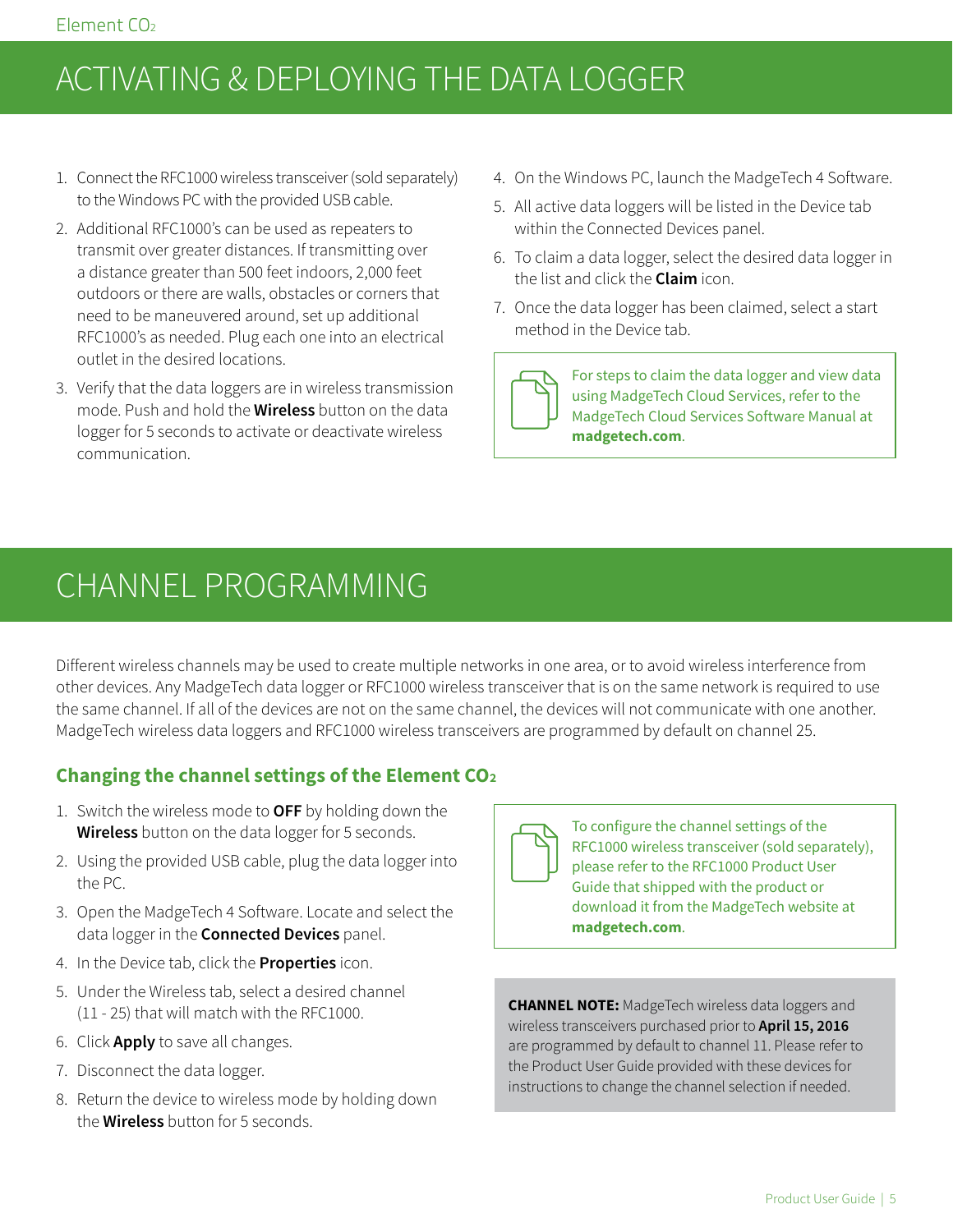## <span id="page-5-0"></span>PRODUCT MAINTENANCE

### **Battery Replacement**

**Materials:** U9VL-J Battery or any 9 V Battery

- 1. On the bottom of the data logger, open the battery compartment by pulling in on the cover tab.
- 2. Remove the battery by pulling it from the compartment.
- 3. Install the new battery, taking note of the polarity.
- 4. Push the cover closed until it clicks.

#### **Ordering Information**

- 901391-A7 Element CO<sub>2</sub>
- 901383-00 RFC1000
- 901388-00 RFC1000-CE
- 901389-00 RFC1000-IP69K
- 901900-00 RFC1000 Cloud Relay
- 901901-00 RFC1000-CE Cloud Relay
- 901839-00 Replacement USB Universal Power Adapter
- 901804-00 U9VL-J Replacement Battery



#### **Recalibration**

Recalibration is recommended annually for any data logger; a reminder is automatically displayed in the software when the device is due. To send devices back for calibration, visit **[madgetech.com](https://www.madgetech.com)**.

#### **CO2 Zero Reset:**

The Element CO<sub>2</sub> is equipped with a self-calibrating sensor that can be reset by the user at any time using the CO2 Zero Reset feature. The reset feature adjusts the calibration of the CO<sub>2</sub> channel by taking the current reading of the sensor and "zeroing" it to 400 ppm (outside air concentration). To do this expose the data logger to outside fresh air for at least five minutes to stabilize. Then press and hold the scroll and wireless keys for three seconds at the same time. The message "zeroing CO2" will appear on the device screen. The message will disappear within 30 seconds and the device will beep twice confirming the zero operation is complete.

Depending upon device exposure to extreme parameters and frequency of use, MadgeTech suggests performing the CO2 zero reset as frequent as needed for application accuracy. CO2 channel calibrated accuracy: ±70ppm ± 5% of range, add 8ppm per day of continuous monitoring from zero reset.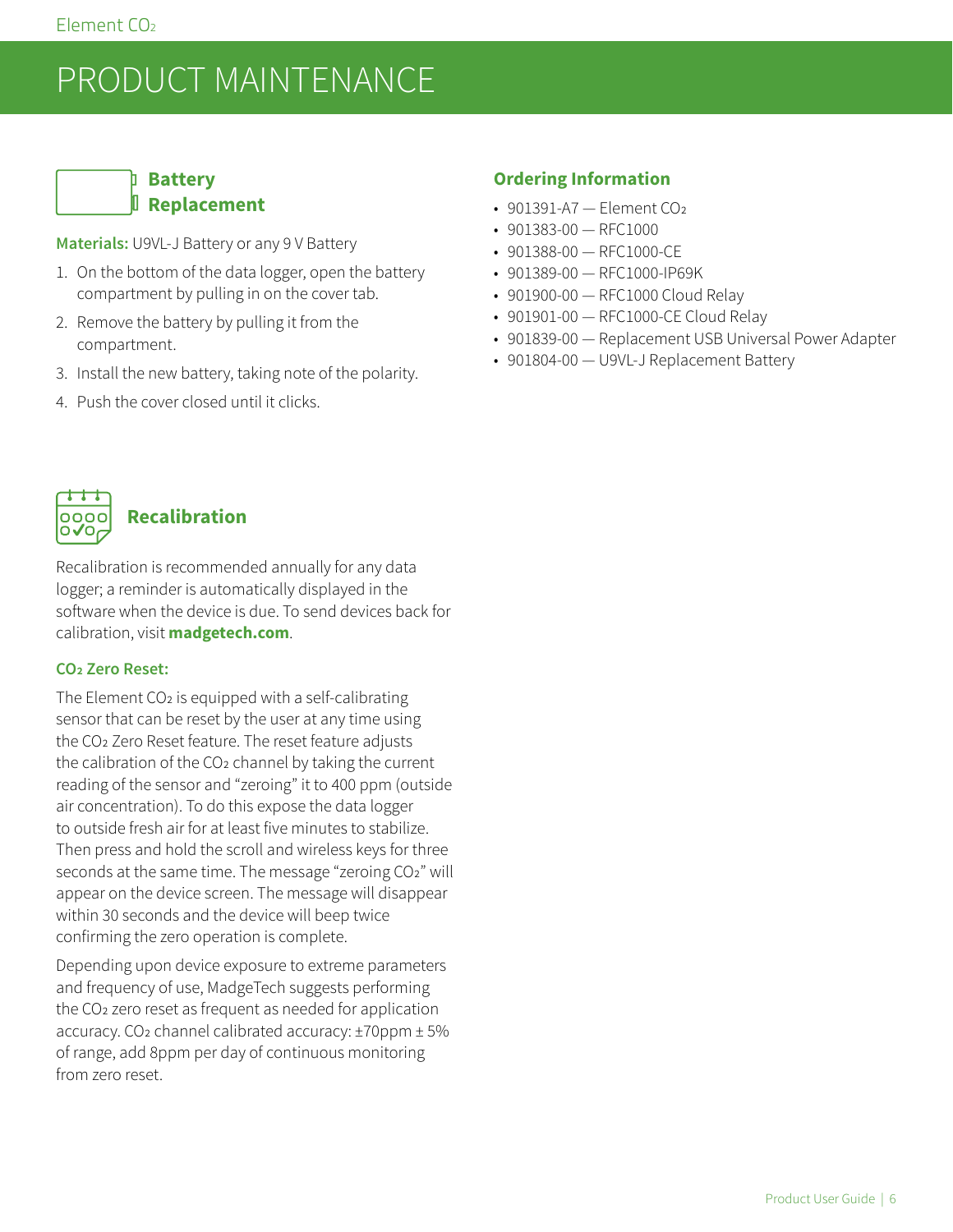# <span id="page-6-0"></span>TROUBLESHOOTING

#### **Why is the wireless data logger not appearing in the software?**

**If the Element CO2 doesn't appear in the Connected Devices panel, or an error message is received while using the Element CO2, try the following:**

- Check that the RFC1000 is properly connected. For more information, see **Troubleshooting wireless transceiver problems** (below).
- Ensure that the battery is not discharged. For best voltage accuracy, use a voltage meter connected to the battery of the device. If possible, try switching the battery with a new 9V lithium.
- Ensure that the **MadgeTech 4 Software** is being used, and that no other MadgeTech Software (such as **MadgeTech 2**, or **MadgeNET**) is open and running in the background. **MadgeTech 2** and **MadgeNET** are not the compatible with the Element CO<sub>2</sub>.
- Ensure that the **Connected Devices** panel is large enough to display devices. This can be verified by positioning the cursor on the edge of the **Connected Devices** panel until the resize cursor appears, then dragging the edge of the panel to resize it.
- Ensure that the data logger and RFC1000 are on the same wireless channel. If the devices are not on the same channel, the devices will not communicate with one another. Please refer to the Channel Programming section for information on changing the device channel.

#### **Troubleshooting wireless transceiver problems**

**Check that the software properly recognizes the connected RFC1000 wireless transceiver.** If the wireless data logger is not appearing in the **Connected Devices** list, it may be that the RFC1000 is not properly connected.

- 1. In the MadgeTech 4 Software, click the **File** button, then click **Options**.
- 2. In the **Options** window, click **Communications**.
- 3. The **Detected Interfaces** box will list all of the available communication interfaces. If the RFC1000 is listed here, then the software has correctly recognized and is ready to use it.

**Check that Windows recognizes the connected RFC1000 wireless transceiver.**

If the software does not recognize the RFC1000, there may be a problem with Windows or the USB drivers.

- 1. In Windows, click **Start**, right-click **Computer** and choose **Properties**.
- 2. Select **Device Manager** in the left hand column.
- 3. Double-click on **Universal Serial Bus Controllers**.
- 4. Look for an entry for **Data Logger Interface**.
- 5. If the entry is present, and there are no warning messages or icons, then windows has correctly recognized the connected RFC1000.
- 6. If the entry is not present, or has an exclamation point icon next to it, the USB drivers may need to be installed. USB drivers can be downloaded from the MadgeTech website.

#### **Ensure that the USB end of the RFC1000 is securely connected to the computer.**

- 1. If the cable is connected to the PC, unplug it and wait ten seconds.
- 2. Reconnect the cable to the PC.
- 3. Check to make sure that the red LED is lit, indicating a successful connection.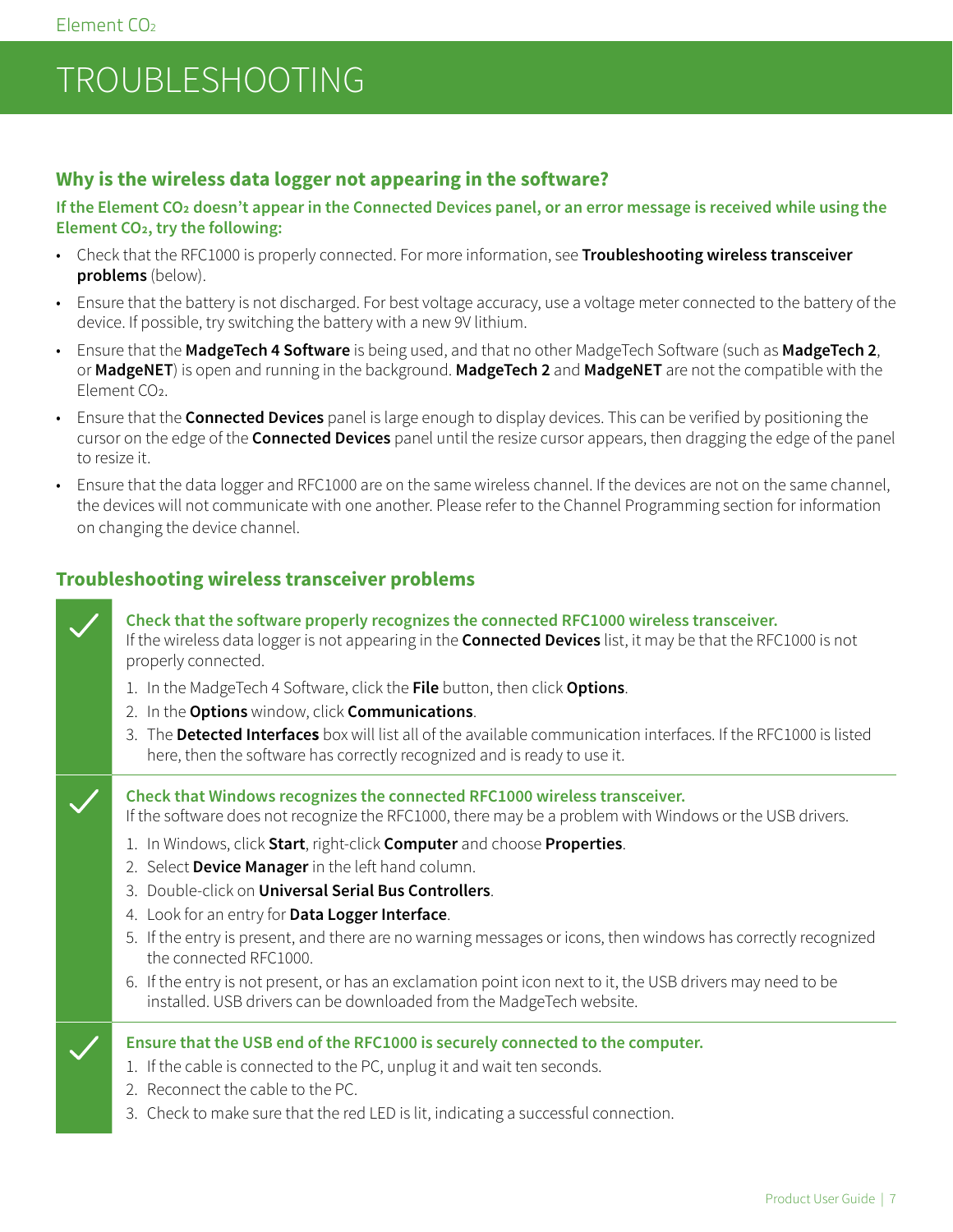## <span id="page-7-0"></span>COMPLIANCE INFORMATION

This device complies with Part 15 of the FCC Rules. Operation is subject to the following two conditions: (1) this device may not cause harmful interference, and (2) this device must accept any interference received, including interference that may cause undesired operation.

To satisfy FCC RF Exposure requirements for mobile and base station transmission devices, a separation distance of 20 cm or more should be maintained between the antenna of this device and persons during operation. To ensure compliance, operation at closer than this distance is not recommended. The antenna(s) used for this transmitter must not be colocated or operating in conjunction with any other antenna or transmitter.

This device complies with Industry Canada license-exempt RSS standard(s). Operation is subject to the following two conditions: (1) this device may not cause interference, and (2) this device must accept any interference, including interference that may cause undesired operation of the device.

Le présent appareil est conforme aux CNR d'Industrie Canada applicables aux appareils radio exempts de licence. L'exploitation est autorisée aux deux conditions suivantes: (1) l'appareil ne doit pas produire de brouillage, et (2) l'utilisateur de l'appareil doit accepter tout brouillage radioélectrique subi, même si le brouillage est susceptible d'en compromettre le fonctionnement.

Under Industry Canada regulations, this radio transmitter may only operate using an antenna of a type and maximum (or lesser) gain approved for the transmitter by Industry Canada.

To reduce potential radio interference to other users, the antenna type and its gain should be so chosen that the equivalent isotropically radiated power (e.i.r.p.) is not more than that necessary for successful communication.

Conformément à la réglementation d'Industrie Canada, le présent émetteur radio peut fonctionner avec une antenne d'un type et d'un gain maximal (ou inférieur) approuvé pour l'émetteur par Industrie Canada. Dans le but de réduire les risques de brouillage radioélectrique à l'intention des autres utilisateurs, il faut choisir le type d'antenne et son gain de sorte que la puissance isotrope rayonnée équivalente (p.i.r.e.) ne dépasse pas l'intensité nécessaire à l'établissement d'une communication satisfaisante.

#### **Countries approved for use, purchase and distribution:**

Australia, Austria, Belgium, Bulgaria, Canada, Chile, China, Colombia, Croatia, Cyprus, Czech Republic, Denmark, Ecuador, Estonia, Finland, France, Germany, Greece, Honduras, Hungary, Iceland, Ireland, Israel, Japan, Latvia, Liechtenstein, Lithuania, Luxembourg, Malaysia, Malta, Mexico, New Zealand, Norway, Peru, Poland, Portugal, Romania, Saudi Arabia, Singapore, Slovakia, Slovenia, South Africa, South Korea, Spain, Sweden, Switzerland, Thailand, The Netherlands, Turkey, United Kingdom, United States, Venezuela, Vietnam